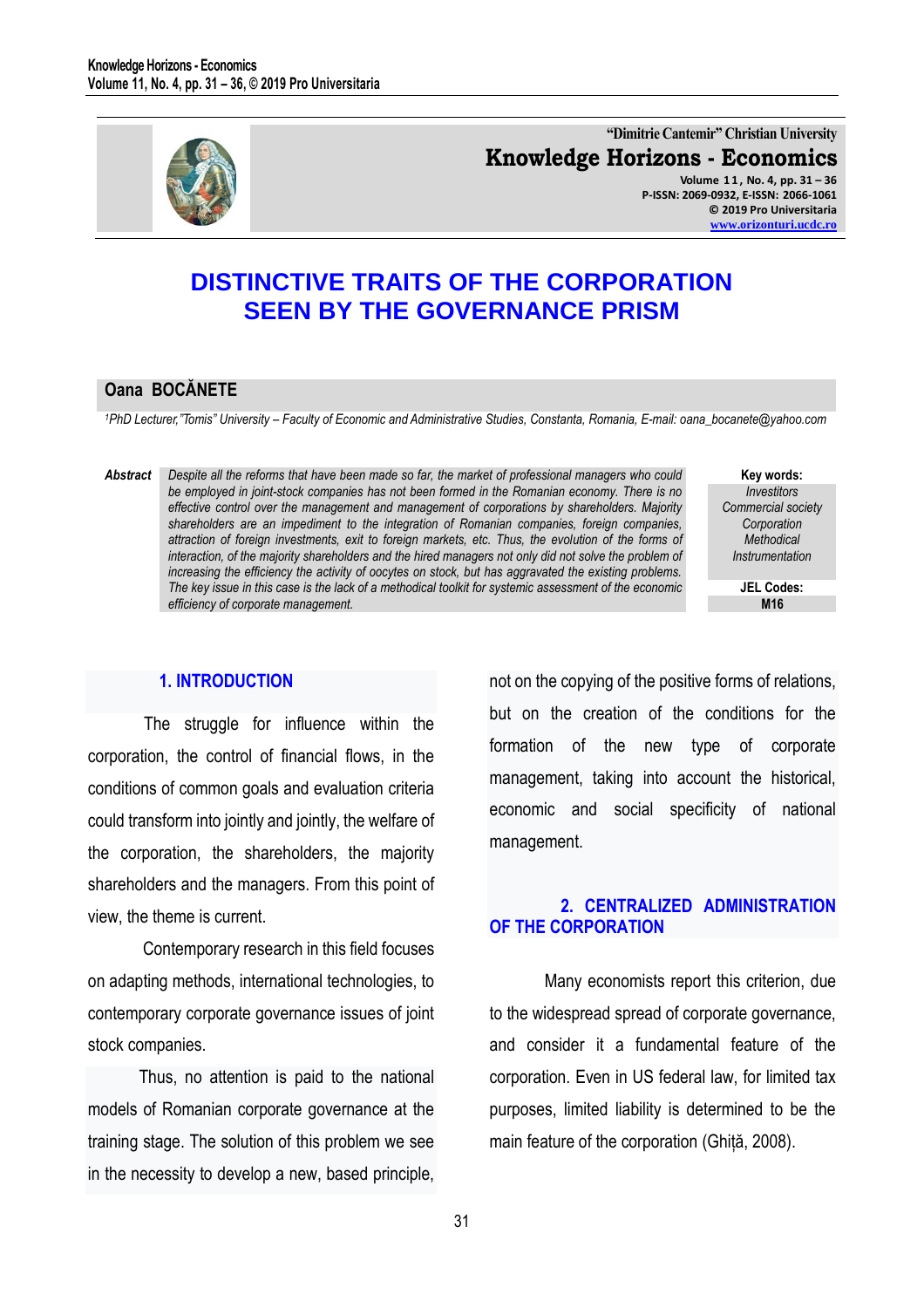"Limited liability means that investors do not have personal patrimonial responsibility for corporate obligations, in which they have invested their means, and by doing so transpose the corporation." **(Holban (Oncioiu), Bocănete, Ion-Bocănete, 2010)**

The maximum losses that investors can bear are not the redemption of funds invested in the corporation. This, in turn, raises the trend towards diversification by investors, investment in various corporations, and allows considerable financial resources to be obtained in parallel with risk-taking; the level that a separate investor considers too high.

 The two criteria listed above set the boundary between the patrimony and corporate responsibility as a legal person and the patrimony and investor liability.

This feature of the corporation appears as a result of the investor's transmission to the corporate headquarters, together with the responsibility for its work and its management powers. That is, corporate governance is done not by shareholders - the owners of the corporation, but by the direction. This allows, by selecting highly qualified specialists, the achievement of higher corporate governance effectiveness (Cobzari and Ulian, 1998).

The analysis of the differences between corporate and non-corporate governance allows the assessment of the degree of correspondence of one or another type of entrepreneurial association as a form of corporate management. In other words, we came to an important conclusion. If, for example, in an open-ended joint stock company recognized as

a corporation, management is not carried out by hired managers, but by the owners, then by content, because it is not the subject of corporate relations, it is not a corporation. And vice versa, in entrepreneurial associations, which are not corporations, under certain conditions elements of corporate management can be observed. For example, in the case of a complete company, if the owner submits the management powers to the hired manager.

In the context of the above conclusions, we consider it rational to introduce the notion of "pure corporation". Pure corporation is an entrepreneurial association, which according to its form and content corresponds to the corporation.

Unfortunately, at present, there is very little systemic economic research on the issue - which forms of entrepreneurial associations can be reported to corporations (the notion of "corporation" comes from Latin "corporatio", meaning "association") the theoretical analysis of the literature used has allowed the next result to be obtained in relation to this problem.

# **3. THE FEATURES OF THE CORPORATION IN TERMS OF DEFINITIONS**

There are different points of view on the issue: which forms of entrepreneurial associations relate to corporations. This is explained by the difference, in the definition by the economists, of the characteristic features of corporations.

According to one of the widespread hypotheses (corresponds to the continental law system), the corporation is a collective organization,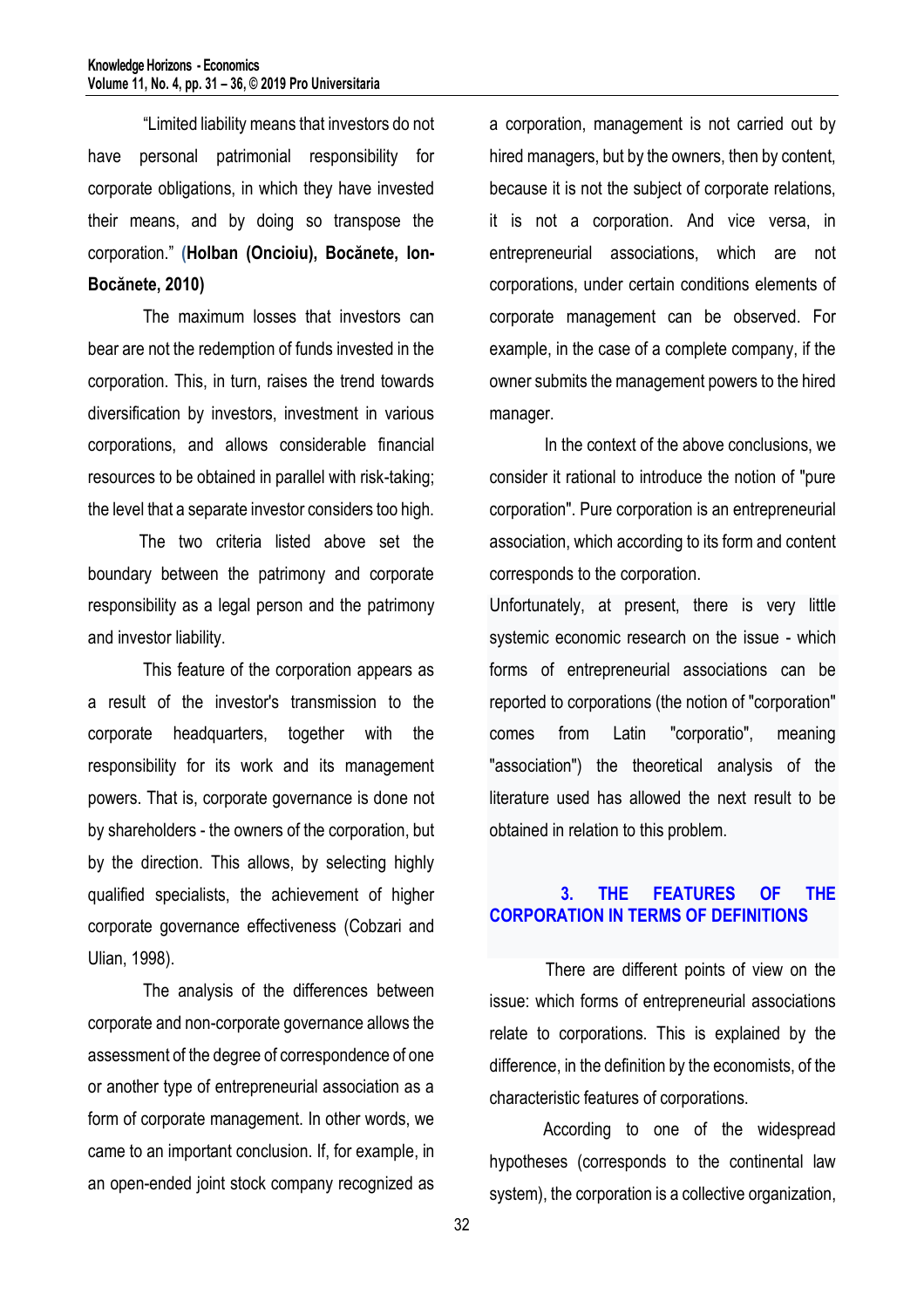recognized as a legal entity, based on the capital association (voluntary shares) and conducting a certain useful social activity. (Mercer, 1997). Thus, the corporate definition corresponds practically to the definition of legal person. In this case, corporations are characterized by the following features (Graham, 1996).

1. the existence of the legal person;

2. institutional division of administration and ownership functions;

3. the collective adoption of decisions by owners and (or) employed managers

Therefore, in the notion of corporation, in addition to joint-stock companies, many other legal entities are included: different types of companies (complete, limited), economic associations (concerts, associations, holdings etc.), cooperatives for production and consumption, collective enterprises, leasing, as well as state-owned enterprises and institutions with the purpose of carrying out cultural, economic or other socially useful activities based on the nonprofit principle (Brealy and Myers, 2000).

The concurrent hypothesis (which corresponds to the Anglo-Saxon law system), which limits the circle of entrepreneurial associations included in the notion of corporation to open-ended joint-stock companies, is based on the statement that the most important features of the corporation are as follows: corporate independence a legal person, limited liability of individual investors, centralized management, as well as the possibility to pass on to others the shares belonging to

individual investors (Burlacu, 1996). The first three criteria have been examined above.

In this way, the discord in the dialogue between different scientists is the question of including or not including in the features of the corporation the ability to freely transmit the actions and hence limit or not limit the notion of " corporation "through the form of open-ended joint stock company (Bocanete and Burlacu, 2011).

The most eloquent example of building this distinctive feature of the corporation is the development of legislation in the field of securities market.

In the USA. for example, from earlier times, the "common law" rule, according to which actions were not recognized as patrimony in the usual sense of this word.

The judgment annulled the theory of the Common Law, the lack of material character of the actions, which excluded the possibility of identifying them. Under the Delaware State Law, the corporation's actions were, not just personal patrimony, but also such a good that can be identified, seized and sold to pay the owner's debts (Fusea and Ciuncan, 2008).

The reason for the existence in the economic literature of different points of view on the definition of free transmission of shares as a characteristic feature of the corporation is the influence of certain institutions of the market economy including the forms of entrepreneurial associations on the formation and development of the national economy of the countries, which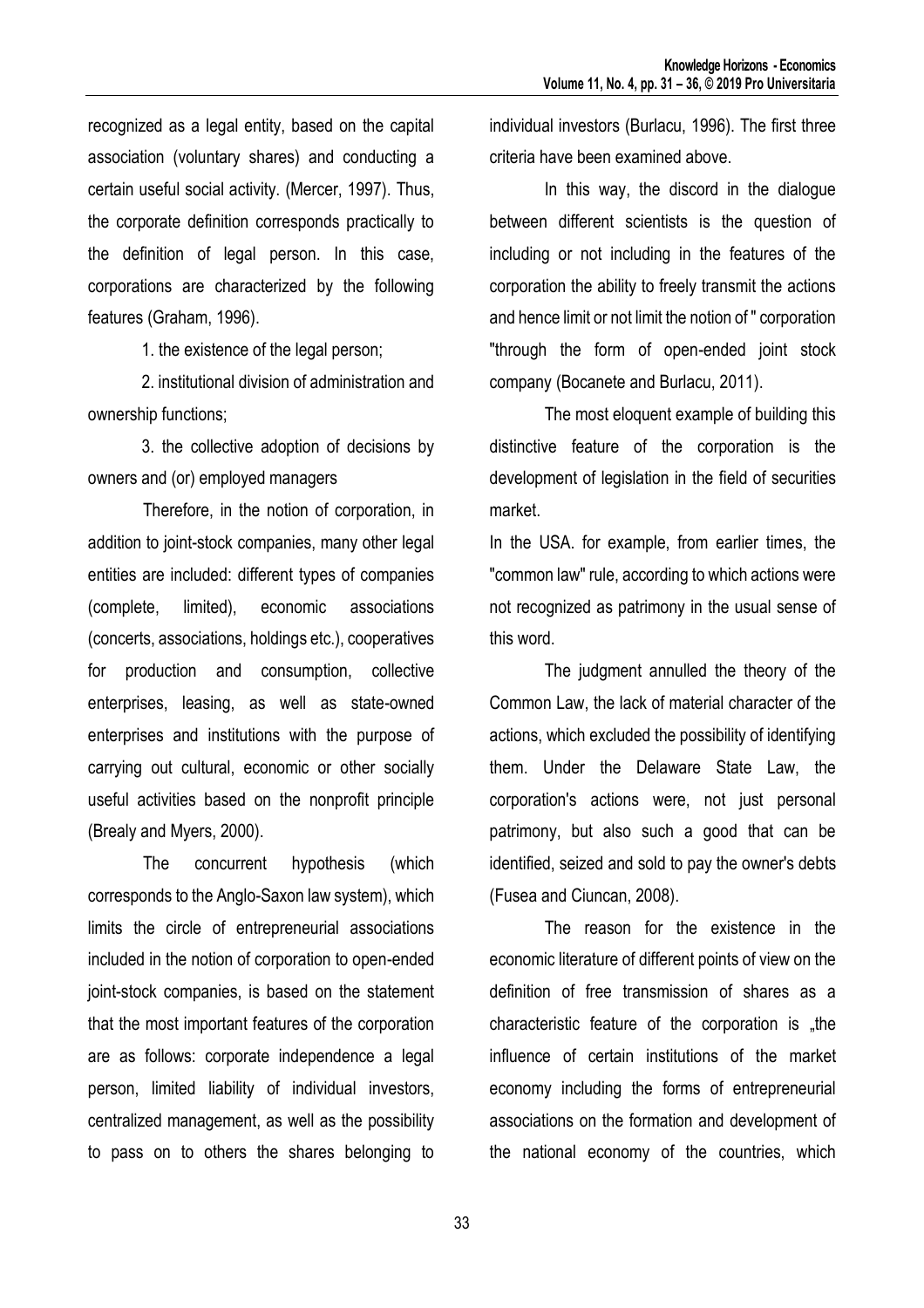examines the activity of the corporation." (Ionescu, 2008).

This explains the difference between the views on the corporate definition of the Anglo-American Methodological Toolkit of Corporate Governance and CEI studying the German and Japanese corporate governance models. Indeed, the Anglo-American Methodological Toolkit of Corporate Management is characterized by the existence of an overwhelming number of joint-stock companies as a form of organization for large companies in the United States. 6000 in England 2000 (Grant, 2002), second, a strong influence on the stock market and the corporate governance market on corporate relations.

The German methodic instrument of corporate management, on the other hand, is characterized by an insignificant number of openended joint stock companies (650), the strong

influence of bank financing instead of shareholder financing, the control of directors rather than the market corporate governance over the efficiency of managers' activity. To achieve the goals of this research, the most acceptable, in our opinion, is the hypothesis of the Anglo-American system of corporate management, following a number of factors:

 - the tendency to increase the influence of transnational corporations, the form of which is an open-ended joint stock company, is increasing in the world economy, which leads today to the unification of the notion of corporations in different systems of corporate governance;

 - the purpose of the research is to assess the efficiency of corporate governance in Romania, where open-ended joint-stock companies constituted the main form of enterprises in the postprivatization period.



**Fig. no. 1 Methodical instrumentation of the corporate management**

Source – (Bocanete and Burlacu, 2009)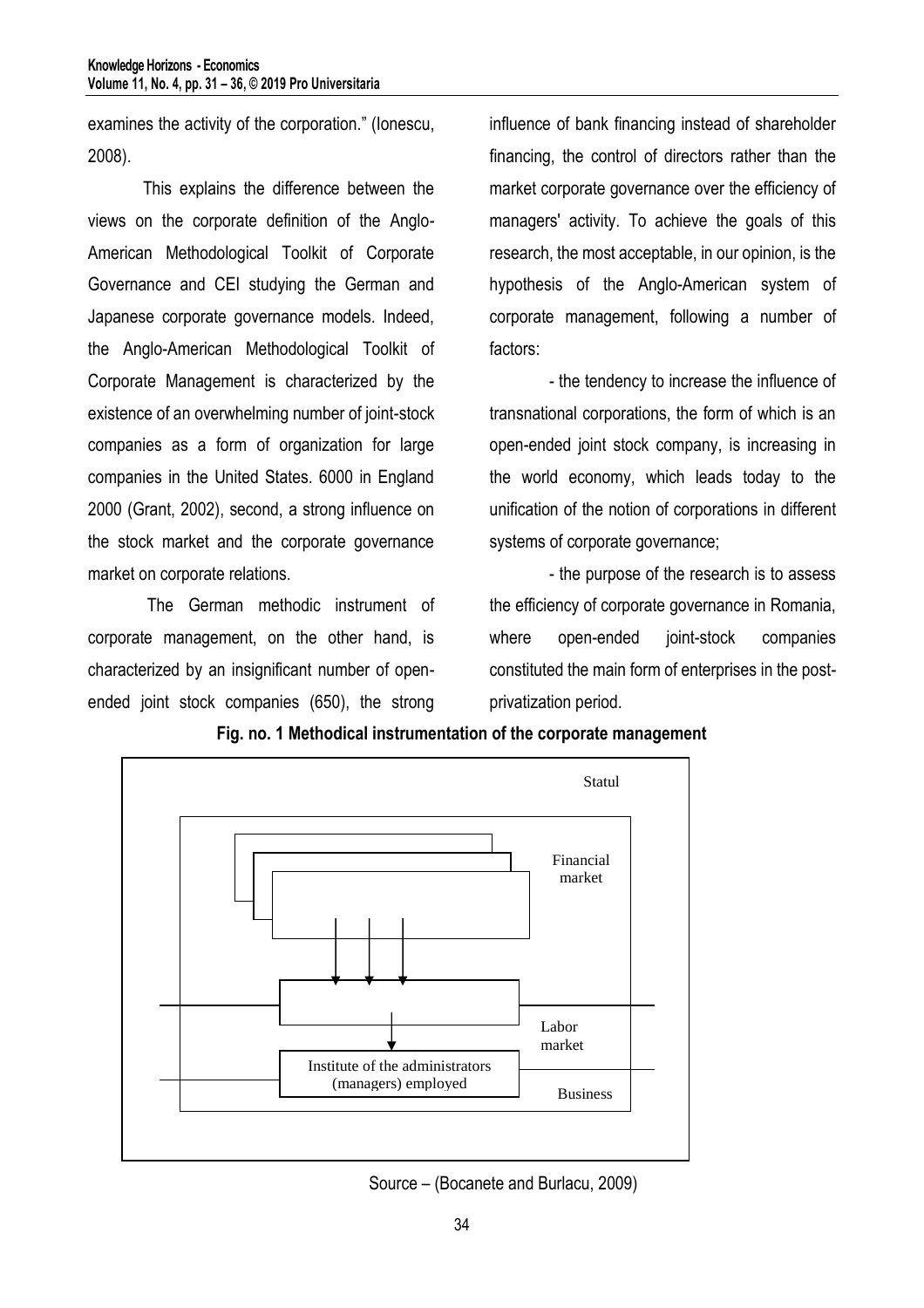Defining and studying the content of the corporate management concept allows us to study the corporate governance mechanism. For these purposes, we consider it rational to examine the methodical tools of corporate management presented in a deployed manner (Fig. NO 1).

The methodical instrumentation presented in Figure 1.2 allows the study of the corporate management mechanism, its participants and the relations within the methodological toolkit. We note that the parties involved in corporate relations within the presented methodological toolkit are the owners, managers, internal and external intermediaries. In order to characterize corporate management, it is necessary to examine the following relationships: within the group of owners, within the group of managers, relations between managers and owners, relations between owners and financial markets, relations between owners' representatives and the labor market, relations between managers and commodity markets.

## **4. RELATIONS IN THE GROUP OF OWNERSHIP**

Talking about relationships within the group of owners, it is necessary to determine who they are. It is accepted practice to divide corporate owners into individuals and institutions. Individual investors refer to individuals, organizations and other corporations, while institutional pension funds, insurance companies, investment funds, banks.

As specified, the sole obligation of the member of the joint stock company is the patrimonial share, but this does not include participation in the management.

From this it follows that relationships do not arise between the owners of the corporation, but between the corporation and the owners, ie the relations within the group of owners are missing or minimized.

At the same time, we assume that owner relations within the Consul of Directors are relations between the owners and the corporation, not between themselves. Owners' relations within the group may be reported as receiving proxies for voting by some owners with the actions of others and making a proposal for a tender to buy shares, although these operations are usually done with the help of intermediaries. These relationships will be examined below.

### **5. CONCLUSIONS**

Managing such a complicated system, such as a corporation, is impossible to achieve in a single person, for which reason the corporation is run by a group of managers who form the corporate body of the corporation empowered with certain attributions. In the economic literature dedicated to the issue of corporate governance, there is no revelation of the relationship within the group of corporate managers.

Although the mutual relations between managers in the Board of Directors are sufficiently described, which will be described in the description of its functioning. It is necessary to note that this is a separate direction of research, studied by such scientific disciplines as organizational theory, organizational behavior, management psychology,